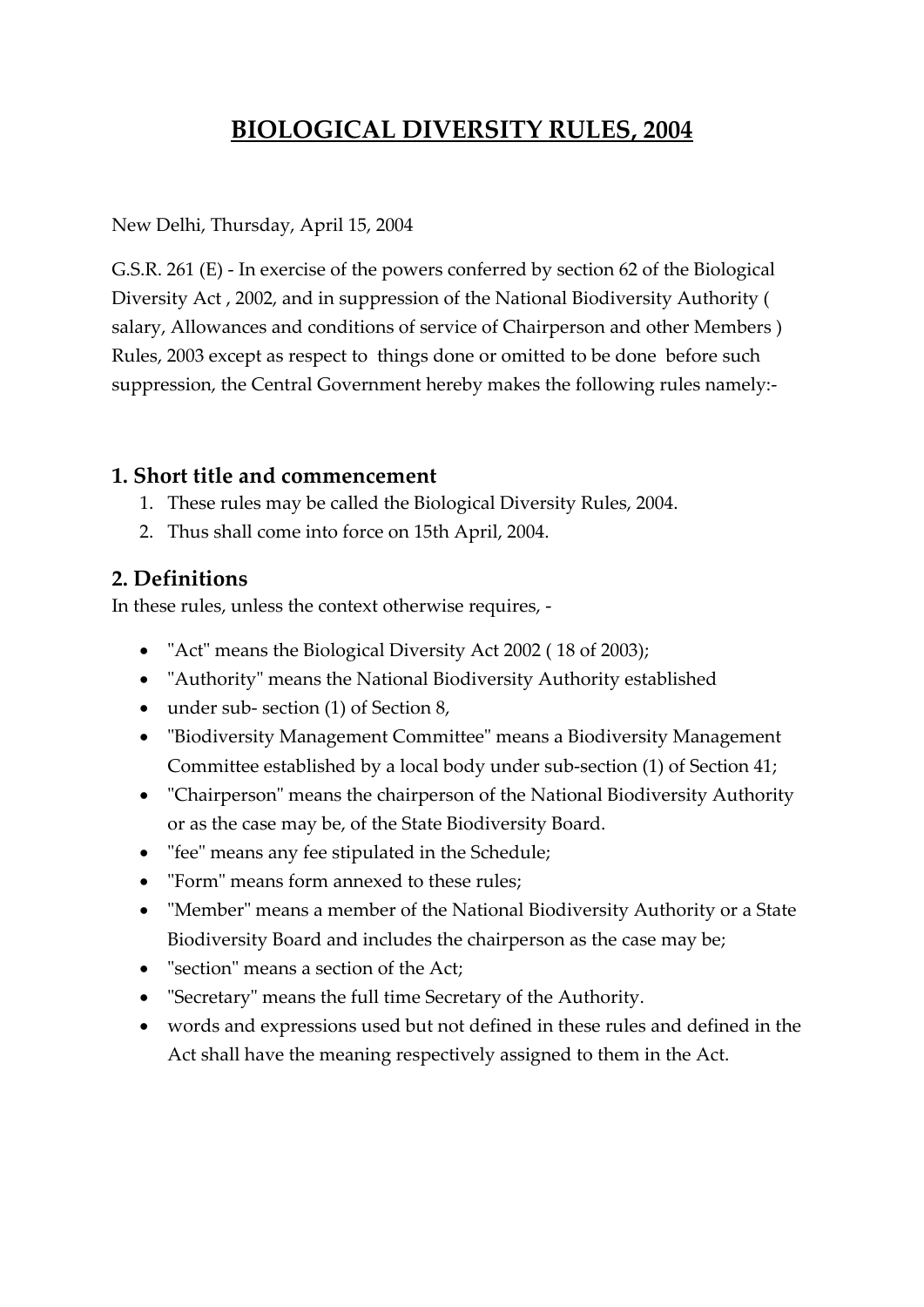### **3. Manner of selection and appointment of the Chairperson**

1. The Chairperson of the Authority shall be appointed by the Central Government.

2. Every appointment of Chairperson under sub-section (1) shall be made either on deputation basis or by selection from outside the Central Government. In case the appointment is through deputation, the applicant should not be below the rank of Additional Secretary to the Government of India.

### **4. Term of Office of the Chairperson**

1. The Chairperson of the Authority shall hold the office for a term of three years' and shall be eligible for re-appointment,

2. Provided that no Chairperson shall hold office as such after he attains the age of sixty five years or his term of office expires which is earlier.

3. The Chairperson may resign from his office by giving at least one month notice in writing to the Central Government.

### **5. Pay and Allowances of Chairperson :-**

1. A Chairperson shall be entitled to a fixed pay of Rs. 26,000/- per month. In case of retired person is appointed as Chairperson, his pay shall be fixed in accordance with the orders of the Central Government as applicable to such persons. .

2. A Chairperson shall be entitled to such allowances, leave, pension, provident fund, house and other perquisites etc. to be decided by the Central Government from time to time.

### **6. Term of Office and Allowances of non-official Members. -**

1. Every non-official member of the Authority shall hold his office for a term not exceeding three years at a time from the date of publication of his appointment in the official Gazette.

2. Every non-official member attending the meeting of the Authority shall be entitled to sitting allowance, travelling expenses, daily allowance and such other allowances as are applicable to non-official member of commissions and committees of the Central Government attending the meeting (s) of such Commissions or Committees.

### **7. Filling up of vacancies of non-official members**

1. A non-official member of the Authority may resign his office at any time by giving in writing under his hand addressed to the Central Government and the seat of that member in the Authority shall become vacant.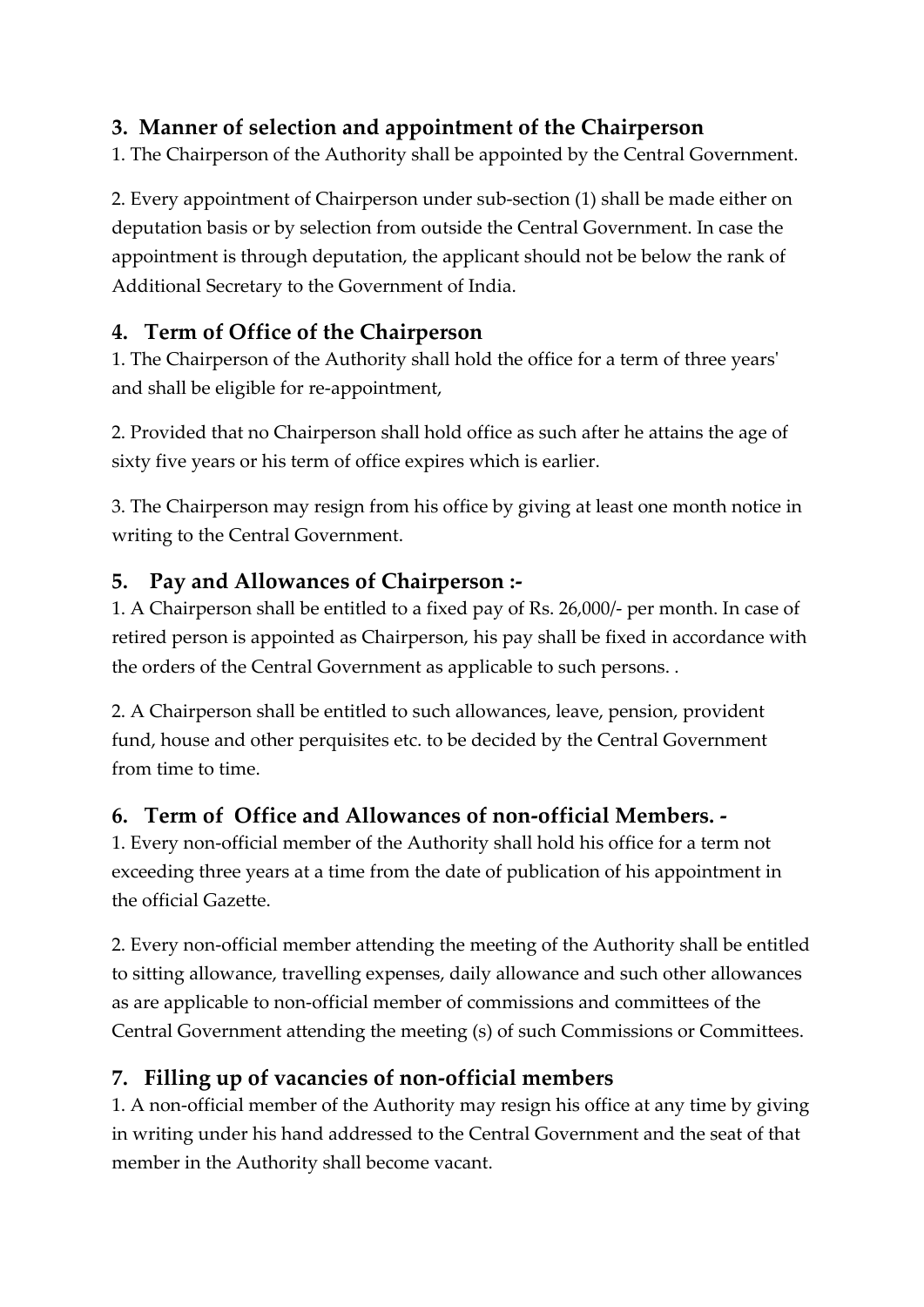2. A casual vacancy of a non-official member in the Authority shall be filled up by a fresh nomination and the person nominated to fill the vacancy shall hold office only for the remainder of the term of the member in whose place he was nominated

### **8. Removal of the members of the Authority.**

No member of the Authority shall be removed from his office on any ground specified in section 11, without a due and proper enquiry by an officer not below the rank of a Secretary to the Government of India appointed by the Central Government and without giving such member a reasonable opportunity of being heard.

### **9. Secretary of the Authority**

1. The Authority shall appoint a Secretary to it.

2. The terms and conditions of the appointment of the Secretary shall be determined by the Authority by regulation.

3. The Secretary shall be responsible for co-coordinating and convening the meetings of the Authority, maintenance of the records of the proceedings of the Authority and such other matters as may be assigned to him by the Authority.

### **10. Meetings of the Authority**

1. The Authority shall meet at least four times in a year normally after a period of three months at the Head quarters of the Authority or at such place as may be decided by the Chairperson.

2. The Chairperson shall, upon a written request from not less than five Members of the Authority or upon a direction of the Central Government, call a special meeting of the Authority.

3. The members shall be given at least fifteen days' notice for holding an ordinary meeting and atleast three days' notice for holding a special meeting specifying the purpose, the time and the place at which such meeting is to be held.

4. Every meeting shall be presided over by the Chairperson and in his absence, by a presiding officer to be elected by the members present from amongst themselves.

5. The decision of the Authority at a meeting shall, if necessary, be taken by a simple majority of the Members present and voting and the Chairperson or in his absence, the Member presiding shall have a second or casting vote.

6. Each member shall have one vote.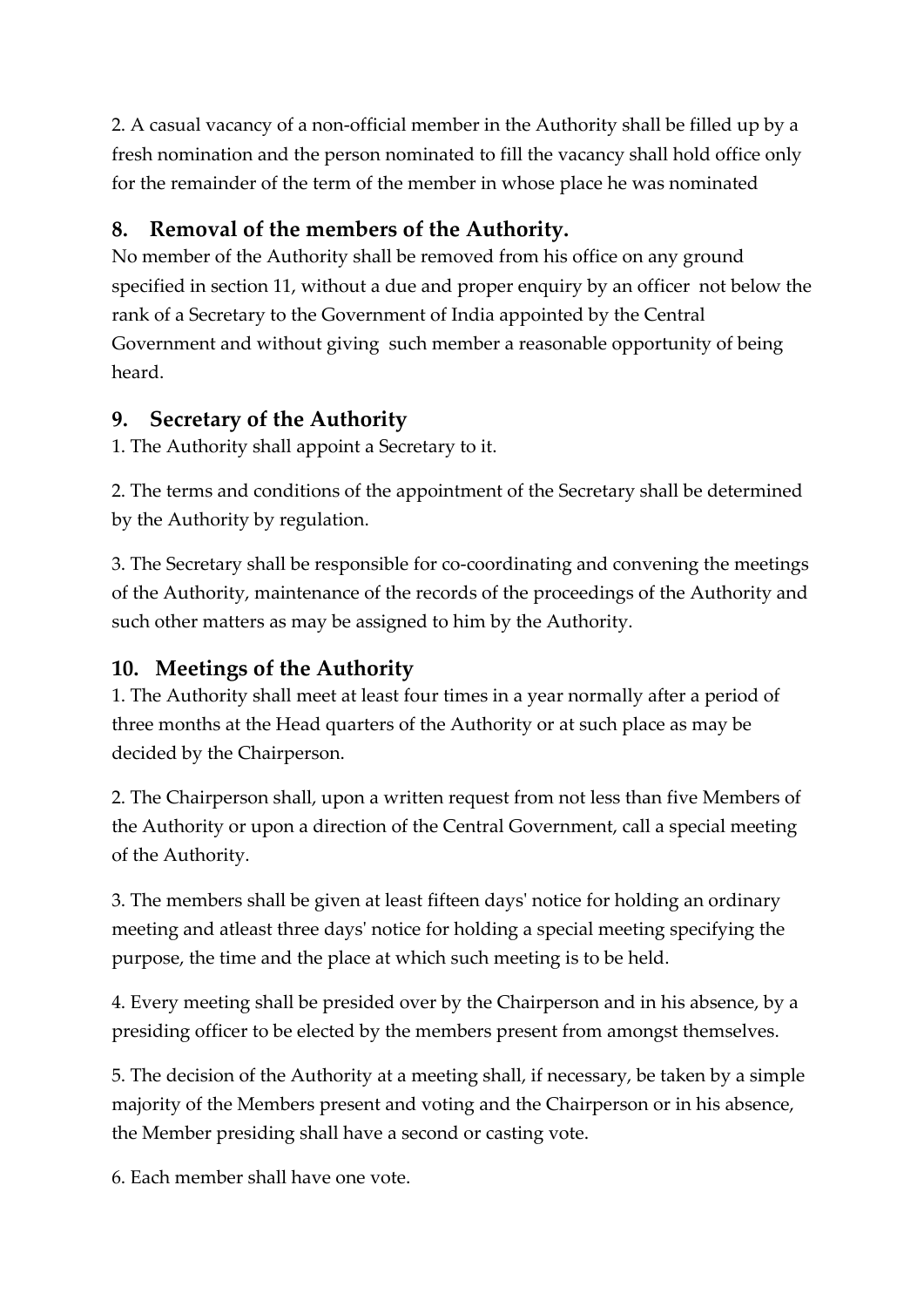7. The quorum at every meeting of the Authority shall be five.

8. No Member shall be entitled to bring forward for the consideration of a meeting any matter of which he has not given ten days' notice unless the Chairperson in his discretion permits him to do so.

9. Notice of the meeting may be given to the Members by delivering the same by messenger or sending it by registered post to his last known place of residence or business or in such other manner as the Secretary of the Authority may, in the circumstances of the case, think fit.

## **11. Appointment of Expert Committee by the Authority and their entitlements :-**

1. The Authority may constitute any number of Committees for such purposes as it may deem fit consisting wholly of members or wholly of other persons or partly of members or partly of other persons.

2. The members of the Committee other than the members of the Authority shall be paid such fees and allowances for attending the meetings as the Authority may deem fit.

### **12. General functions of the Authority :-**

The Authority may perform the following functions; namely :-

- lay down the procedure and guidelines to govern the activities provided under sections 3, 4 and 6 ;
- advise the Central Government on any matter concerning conservation of biodiversity, sustainable use of its components and fair and equitable sharing of benefits arising out of the use of biological resource and knowledge;
- coordinate the activities of the State Bio-diversity Boards;
- provide technical assistance and guidance to the State Bio-diversity Boards;
- commission studies and sponsor investigations and research;
- engage consultants, for a specific period, not exceeding three years, for providing technical assistance to the Authority in the effective discharge of its functions:

Provided that if it is necessary and expedient to engage any consultant beyond the period of three years, the Authority shall seek prior approval of the Central Government for such an engagement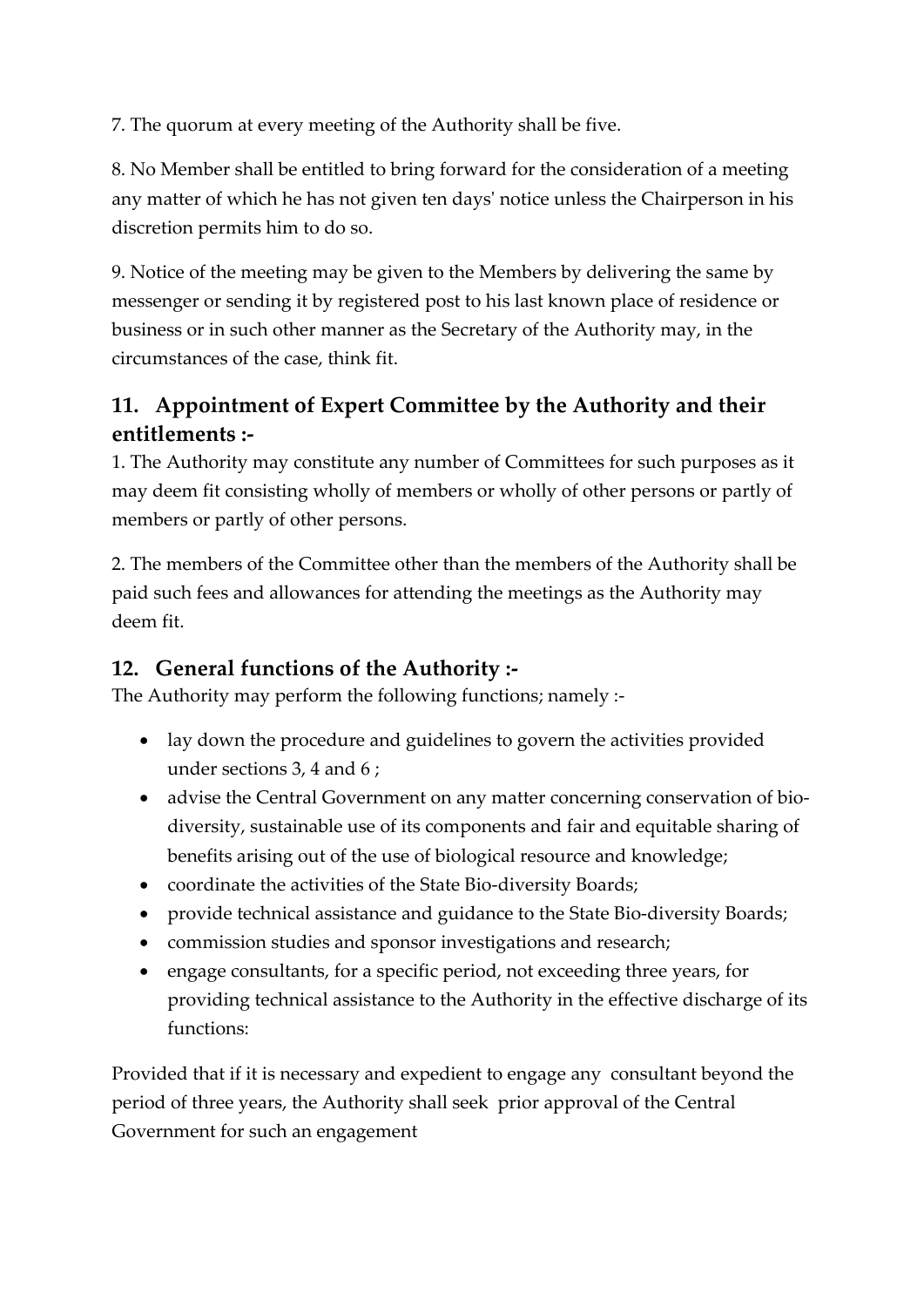- collect, compile and publish technical and statistical data, manuals, codes or guides relating to conservation of biodiversity, sustainable use of its components and fair and equitable sharing of benefits arising out of the use of biological resource and knowledge;
- organise through mass media a comprehensive programme regarding conservation of biodiversity, sustainable use of its components and fair and equitable sharing of benefits arising out of the use of biological resource and knowledge.
- plan and organise training of personnel engaged or likely to be engaged in programmes for the conservation of biodiversity and sustainable use of its components;
- prepare the annual Budget of the Authority incorporating its own receipts as also the devaluation from the Central Government provided that the allocation by the Central Government shall be operated in accordance with the budget provisions approved by the Central Government;
- recommend creation of posts to the Central Government, for effective discharge of the functions by the Authority and to create such posts, provided that no such post whether permanent/ temporary or of any nature, would be created without prior approval of the Central Government;
- approve the method of recruitment to the officers and servants of the Authority;
- take steps to build up data base and to create information and documentation system for biological resources and associated traditional knowledge through biodiversity registers and electronic data bases, to ensure effective management, promotion and sustainable uses;
- give directions to State Biodiversity Boards and the Biodiversity Management Committees in writing for effective implementation of the Act ;
- report to the Central Government about the functioning of the Authority and implementation of the Act ;
- recommend, modify, collection of benefit sharing fee under sub section (1) of Section 6 or Changes of royalties under sub-section (2) of section 19 in respect of biological resources from time to time ;
- sanction grants-in-aid and grants to the State Biodiversity Board and Bio diversity Management Committees for specific purposes;
- undertake physical inspection of any area in connection with the implementation of the Act ;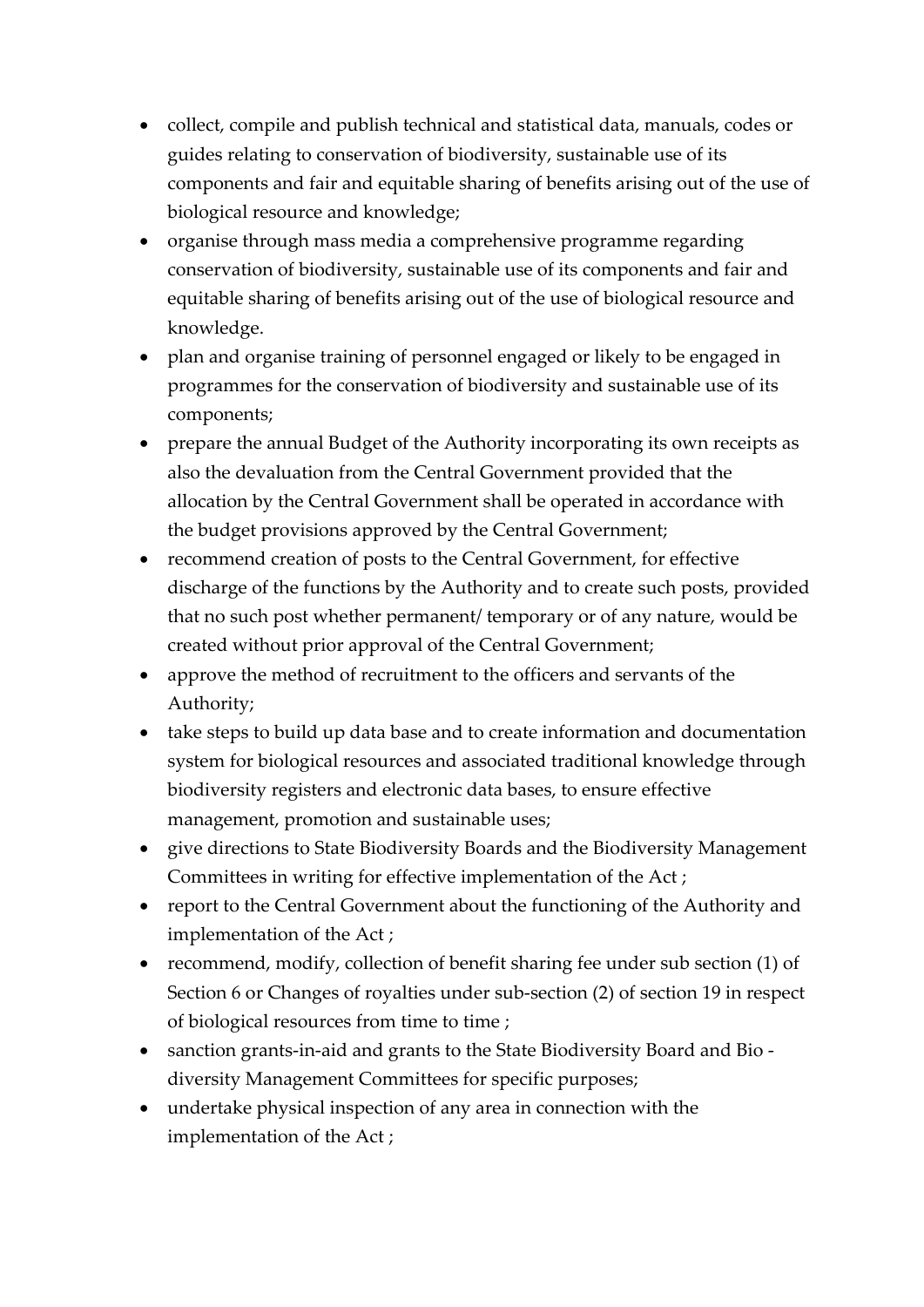- take necessary measures including appointment of legal experts to oppose grant of intellectual property right in any country outside India on any biological resource and associated knowledge obtained from India in an illegal manner;
- do such other functions as may be assigned or directed by the Central Government from time to time.

### **13. Powers and duties of Chairperson**

1. The Chairperson shall have the overall control of the day- to -day activities of the Authority.

2. Subject to the provisions of Section 10, the Chairperson shall have the powers of general superintendence over the officers and staff of the Authority and he may issue necessary directions for the conduct and management of the affairs of the Authority.

3. The Chairperson shall be in charge of all the confidential papers and records of the Authority and shall be responsible for their safe custody.

4. All orders and instructions to be issued by the Authority shall be under the signature of the Chairperson or of any other officer authorized by the Chairperson in this behalf.

5. The Chairperson, either himself or through an officer of the authority authorized for the purpose, may sanction and disburse all payments against the approved budget.

6. The Chairperson shall have full powers for granting administrative and technical sanction to all estimates.

7. The Chairperson shall convene and preside over all the meetings of the Authority and shall ensure that all decisions taken by the Authority are implemented in proper manner.

8. The Chairperson shall exercise such other powers and perform such other functions as may be delegated to him from time to time by the Authority or the Central Government.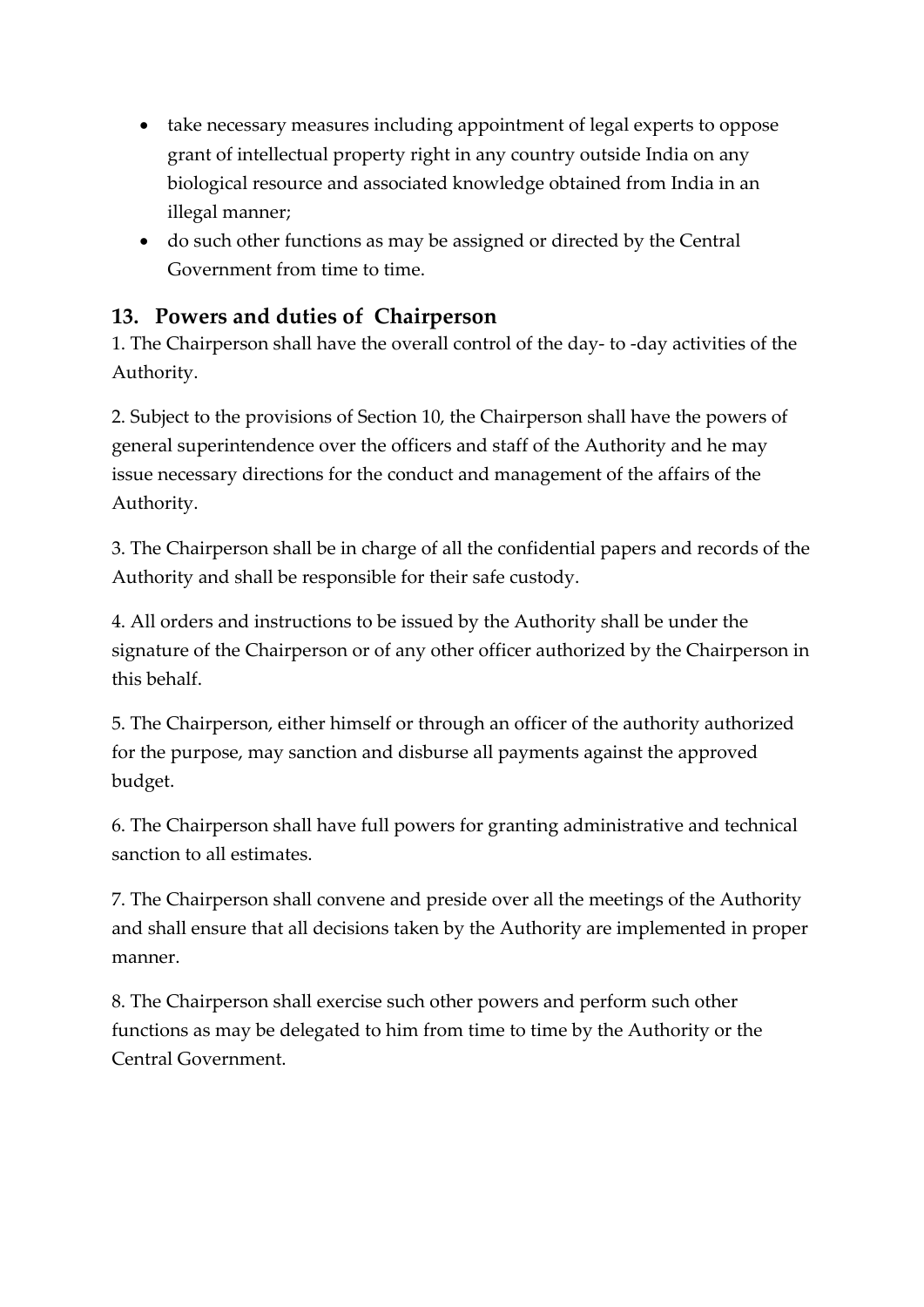## **14. Procedure for access to biological resources and associated traditional knowledge**

1. Any person seeking approval of the Authority for access to biological resources and associated knowledge for research or for commercial utilization shall make an application in Form I.

2. Every application under sub-rule (1) shall be accompanied by a fee of ten thousand rupees in the form of a Cheque or demand draft drawn in favour of the Authority.

3. The Authority shall after consultation with the concerned local bodies and collecting such additional information from the applicant and other sources, as it may deem necessary, dispose of the application, as far as possible, within a period of six months from the date of its receipts.

4. On being satisfied with the merit of the application, the Authority may grant the approval for access to biological resources and associated knowledge subject to such term and conditions as it may deem fit to impose.

5. The approval to access shall be in the form of a written agreement duly signed by an authorized officer of the Authority and the applicant.

6. The form of the agreement referred to in sub-rule (5) shall be laid down by the Authority and shall include the following ; namely :-

- general objectives and purpose of the application for seeking approval ;
- description of the biological resources and traditional knowledge including accompanying information;
- intended uses of the biological resources (research, breeding, commercial utilization etc.)
- conditions under which the applicant may seek intellectual property rights;
- quantum of monetary and other incidental benefits. If need be, a commitment to enter into a fresh agreement particularly in case if the biological material is taken for research purposes and later on sought to be used for commercial purposes, and also in case of any other change in use thereof subsequently.
- restriction to transfer the accessed biological resources and the traditional knowledge to any third party without prior approval of Authority;
- to adhere to a limit set by the Authority on the quantity and specification of the quality of the biological resources for which the applicant is seeking access;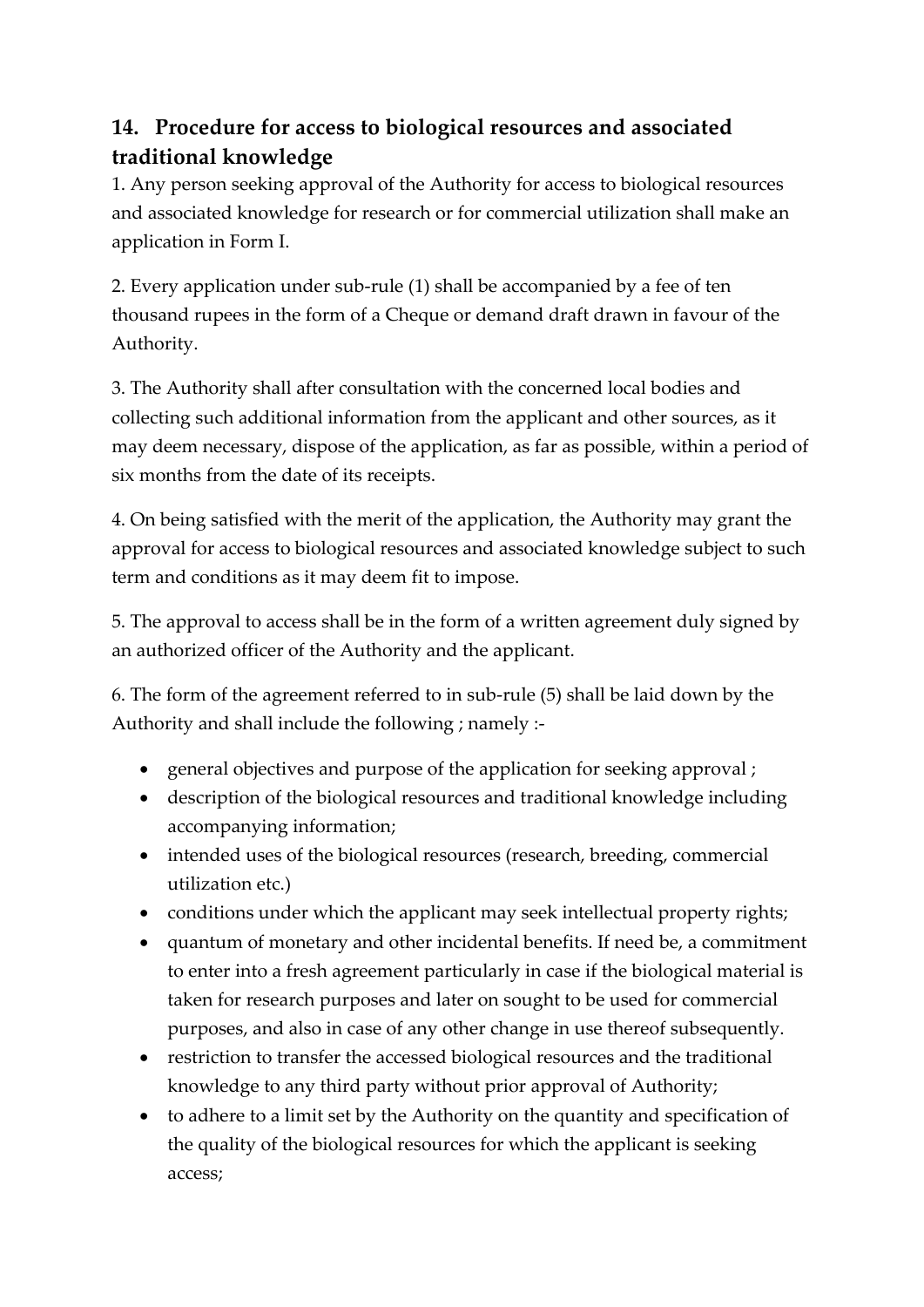- guarantee to deposit a reference sample of the biological material sought to be accessed with the repositories identified in Section 39;
- submitting to the Authority a regular status report of research and other developments;
- commitment to abide with the provisions of Act and rules and other related legislations in force in the country ;
- commitment to facilitate measures for conservation and sustainable use of biological resources accessed ;
- commitment to minimize environmental impacts of collecting activities ;
- legal provisions such as duration of the agreement, notice to terminate the agreement,
- independent enforceability of individual clauses, provision to the extent that obligations in benefit sharing clauses survive the termination of the agreement, events limiting liability (natural calamities), arbitration, any confidentiality clause.

1. The conditions for access may specifically provide measures for conservation and protection of biological resources to which the access is being granted.

2. The Authority may for reasons to be recorded in writing reject an application if it considers that the request cannot be acceded to.

3. No application shall be rejected unless the applicant is given a reasonable opportunity of being heard.

4. The Authority shall take steps to widely publicize the approvals granted, through print or electronic media and shall periodically monitor compliance of conditions on which the approval was accorded.

### **15. Revocation of access or approval**

1. The Authority may either on the basis of any complaint or suo moto withdraw the approval granted for access under rule 15 and revoke the written agreement under the following conditions ; namely:-

- on the basis of reasonable belief that the person to whom the approval was granted has violated any of the provisions of the Act or the condition on which the approval was granted ;
- when the person who has been granted approval has failed to comply with the terms of the agreement ;
- on failure to comply with any of the conditions of access granted;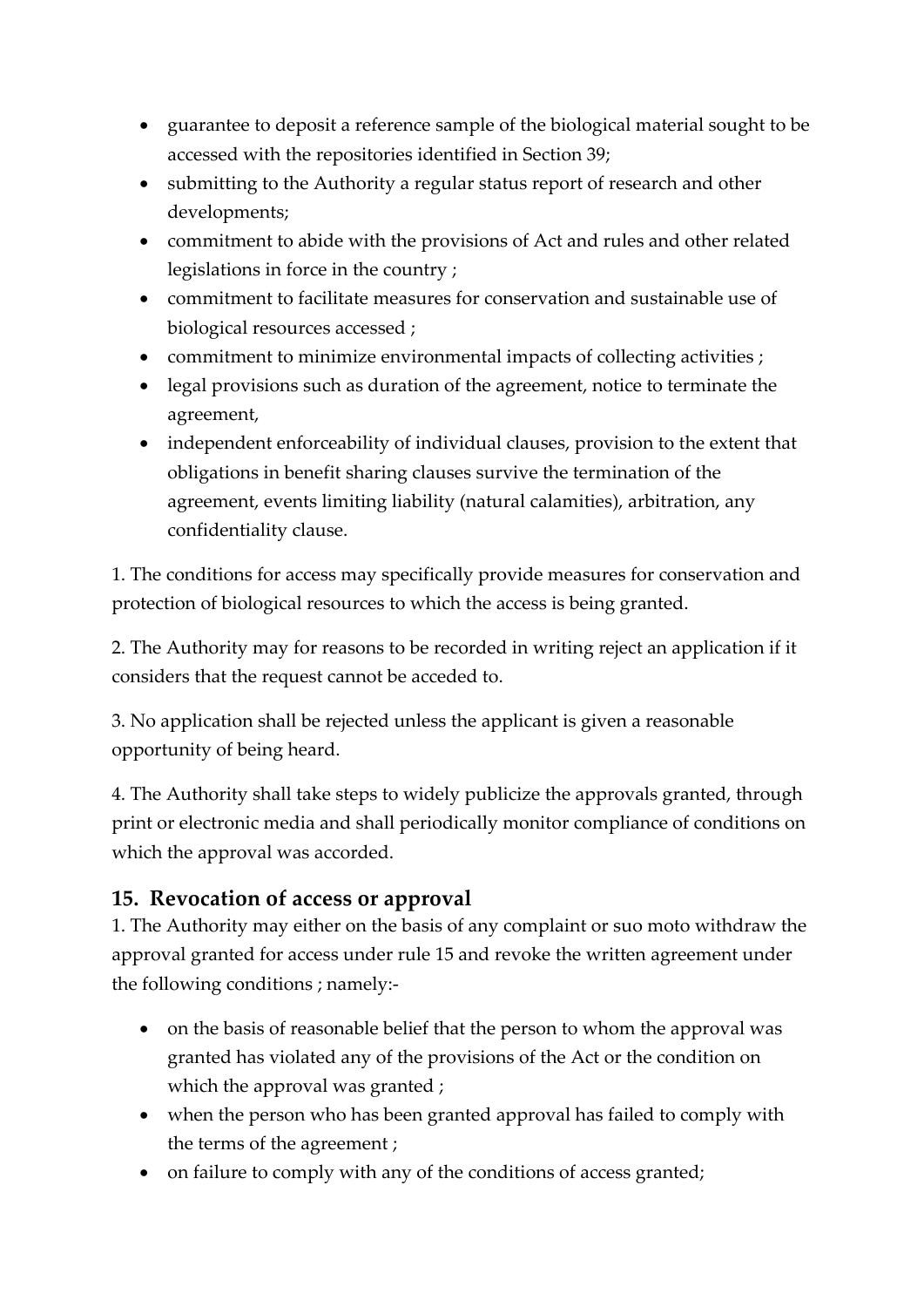• on account of overriding public interest or for protection of environment and conservation of biological diversity;

The Authority shall send a copy of every order of revocation issued by it to the concerned State Biodiversity Board and the Biodiversity Management Committees for prohibiting the access and also to assess the damage, if any, caused and take steps to recover the damage.

### **16. Restriction on activities related to access to biological resources. -**

1. The Authority if it deems necessary and appropriate shall take the steps to restrict or prohibit the request for access to biological resources for the following reasons ; namely :-

- the request for access is for any endangered taxa;
- the request for access is for any endemic and rare species;
- the request for access may likely to result in adverse effect on the livelihoods of the local people;
- the request to access may result in adverse environmental impact which may be difficult to control and mitigate;
- the request for access may cause genetic erosion or affecting the ecosystem function;
- use of resources for purposes contrary to national interest and other related international agreements entered into by India.

## **17. Procedure for seeking approval for transferring results of research.-**

1. Any person desirous of transferring results of research relating to biological resources obtained from India for monetary consideration to foreign nationals, companies and Non Resident Indians (NRIs), shall make an application to the Authority in the Form II.

2. Every application under sub-rule (i) shall be accompanied by a fee of five thousand rupees in the form of a Bank draft or Cheque drawn in favour of the Authority.

3. Every application under sub-rule (i) shall be decided upon by the Authority, as far as possible within a period of three months from the receipt of the same.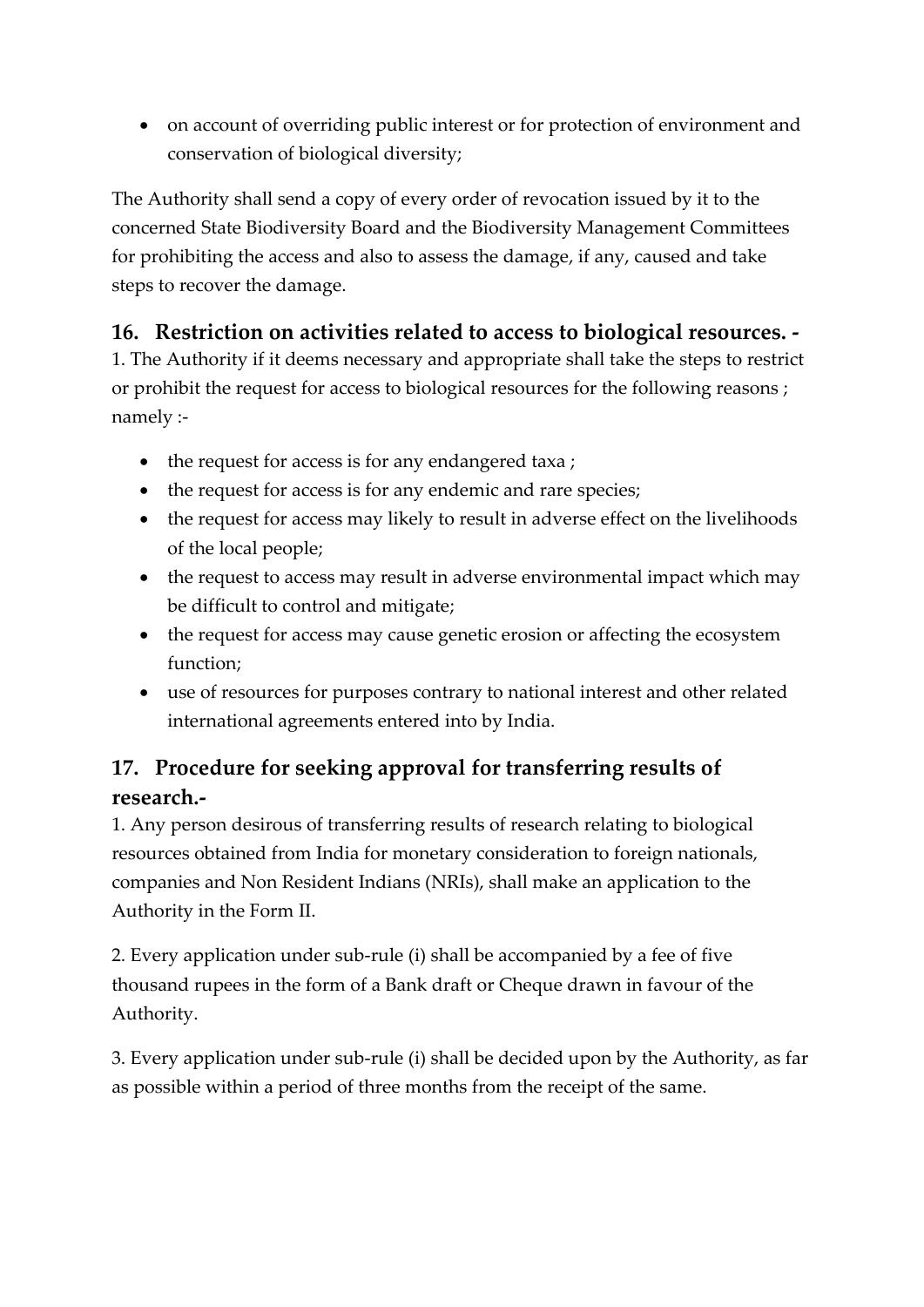4. On being satisfied that the applicant has fulfilled all the requirements, the Authority may grant the approval for transferring the results of research subject to such terms and conditions as it may deem fit to impose in each case.

5. The approval for transfer shall be granted in the form of a written agreement duly signed by an authorized officer of the Authority and the applicant. The form of the agreement shall be such as may be decided by the Authority.

6. The Authority may for reasons to be recorded in writing reject an application if it considers that the application cannot be allowed;

7. Provided that the application shall be rejected unless the applicant has been given a reasonable opportunity of being heard.

## **18. Procedure for seeking prior approval before applying for intellectual property protection. -**

- Any person desirous of applying for a patent or any other intellectual property based on research on biological material and knowledge obtained from India shall make an application in Form III.
- Every application under sub-rule (1) shall be accompanied by paying a fee of five hundred rupees.
- The Authority after due appraisal of the application and after collecting any additional information, on the basis of merit shall decide on the application, as far as possible within a period of three months of receipt of the same.
- On being satisfied that the applicant has fulfilled all the necessary requirements, the Authority may grant approval for applying for a patent or any other IPR subject to such terms and conditions as it may deem fit to impose in each case.
- The approval shall be granted in the form of a written agreement duly signed by an authorized officer of the Authority and the applicant. The form of the agreement may be decided by the Authority.
- The Authority may reject the application if it considers that the request cannot be acceded to after recording the reasons. Before passing order of rejection, the applicant shall be given an opportunity of hearing.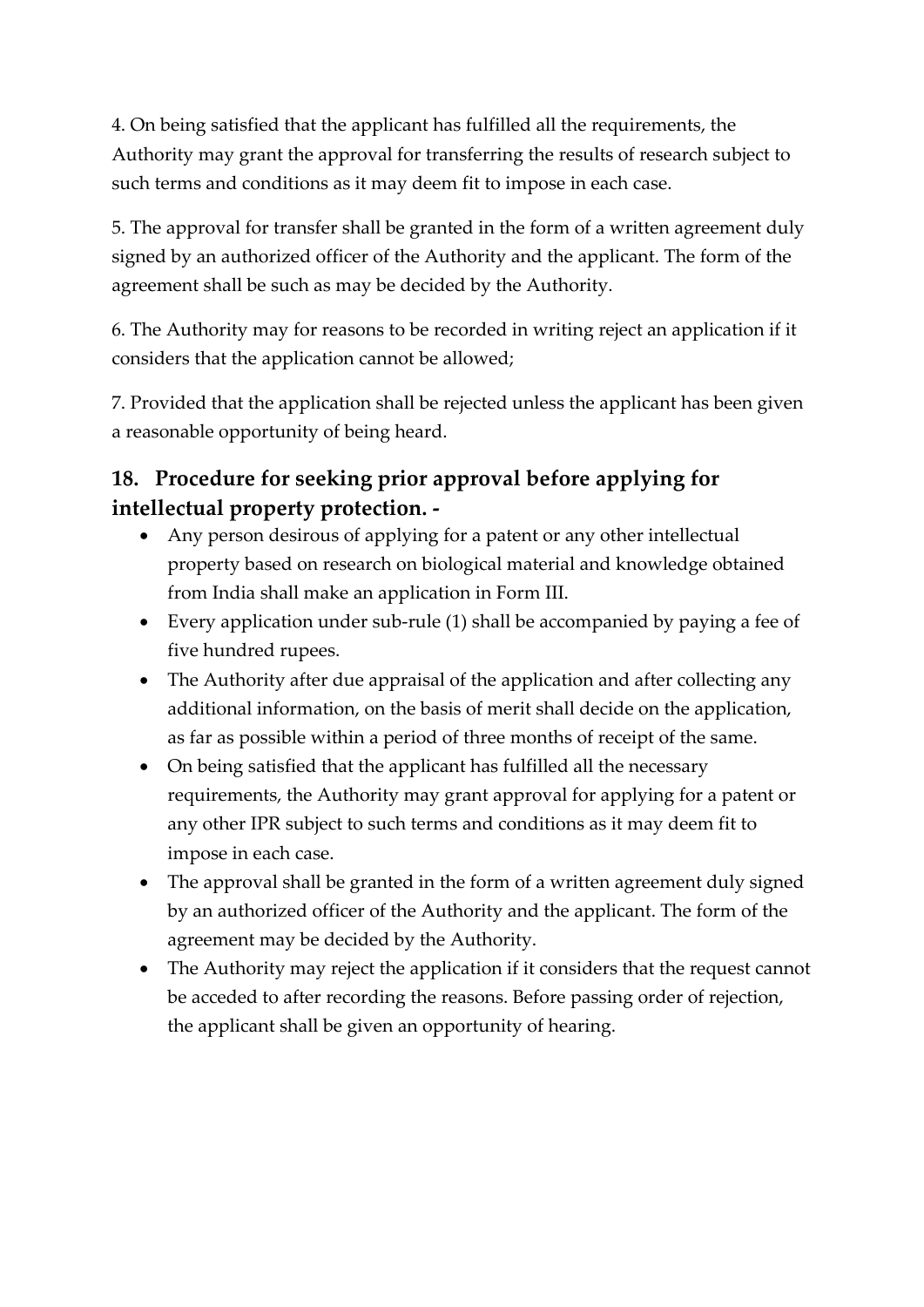## **19. Procedure for third party transfer under sub-section (2) of Section 20.**

1. The persons who have been granted approval for access to biological resources and associated knowledge, intend to transfer the accessed biological resource or knowledge to any other person or organization shall make an application to the Authority in Form IV.

2. Every application under sub-rule (1) shall be accompanied by a fee of ten thousand rupees in the form of Bank draft or cheque drawn in favour of the Authority.

3. The Authority shall after collecting any additional information, decide upon the application as far as possible within a period of six months of receipt of the same.

4. On being satisfied that the applicant has fulfilled all the necessary requirements, the Authority may grant approval for third party transfer subject to such terms and conditions it may deem fit to impose in each case.

5. The approval as may be granted under sub-rule (4) in the form of a written agreement duly signed by an authorized officer of the Authority and the applicant.

6. The form of the agreement shall be such as may be decided by the Authority.

7. The Authority may for reasons to be recorded in writing reject the application if it considers that the request cannot be acceded to provided that no application shall be rejected unless the applicant has been given an opportunity of being heard.

### **20. Criteria for equitable benefit sharing (Section 21)**

1. The Authority shall by notification in the Official Gazette formulate the guidelines and describe the benefit sharing formula.

2. The guidelines shall provide for monetary and other benefits such as royalty; joint ventures; technology transfer; product development; education and awareness raising activities; institutional capacity building and venture capital fund.

3. The formula for benefit sharing shall be determined on a case-by case basis.

4. The Authority while granting approval to any person for access or for transfer of results of research or applying for patent and IPR or for third party transfer of the accessed biological resource and associated knowledge may impose terms and conditions for ensuring equitable sharing of the benefits arising out of the use of accessed biological material and associated knowledge.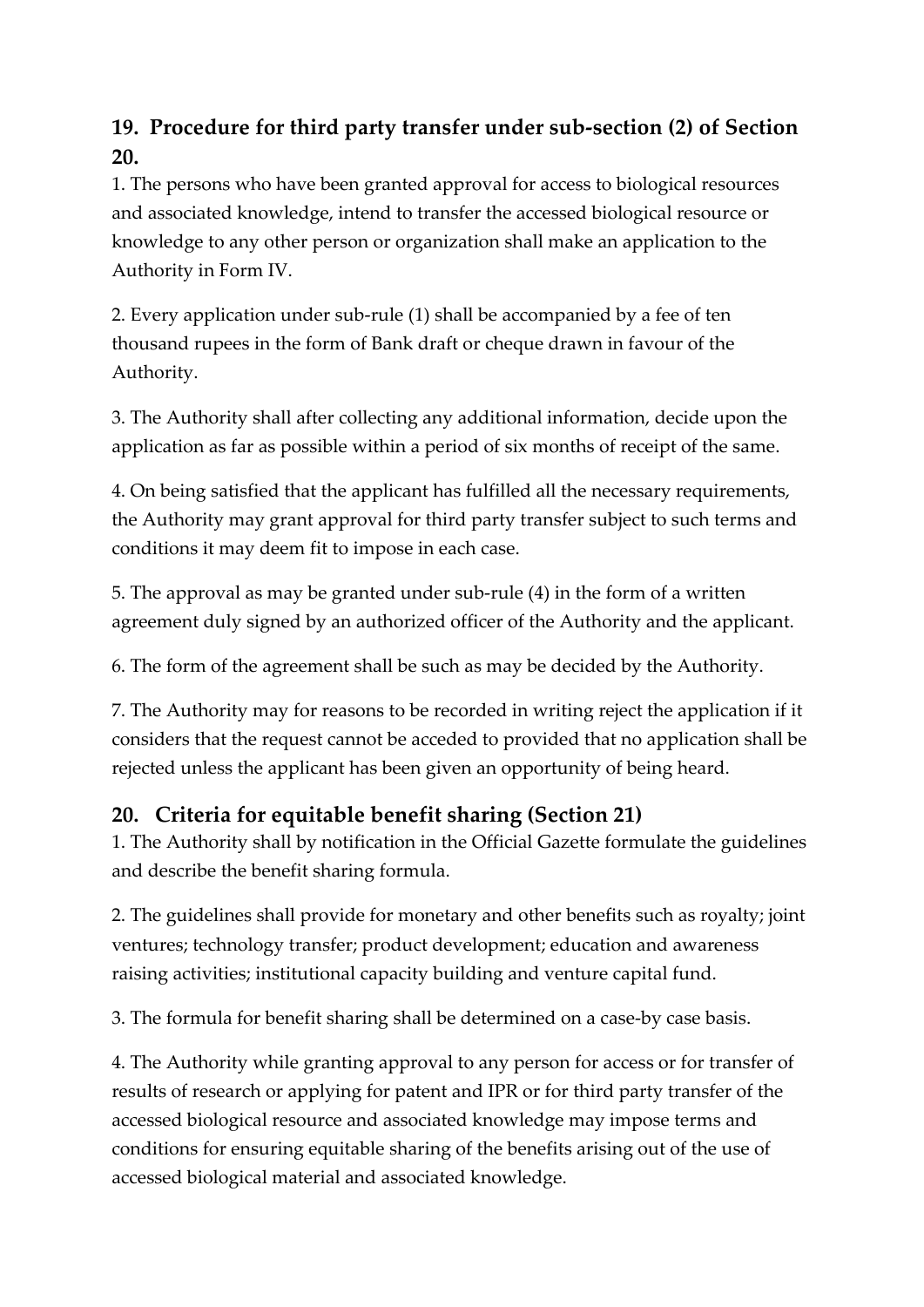5. The quantum of benefits shall be mutually agreed upon between the persons applying for such approval and the Authority in consultation with the local bodies and benefit claimers and may be decided in due regard to the defined parameters of access, the extent of use, the sustainability aspect, impact and expected outcome levels, including measures ensuring conservation and sustainable use of biological diversity.

6. Depending upon each case, the Authority shall stipulate the time frame for assessing benefit sharing on short, medium, and long term benefits.

7. The Authority shall stipulate that benefits shall ensure conservation and sustainable use of biological diversity.

8. Where biological resources or knowledge is accessed from a specific individual or a group of individuals or organizations, the Authority may take steps to ensure that the agreed amount is paid directly to them through the district administration. Where such individuals or group of individuals or organizations cannot be identified, the monetary benefits shall be deposited in the National Biodiversity Fund.

9. Five percent of the assessed benefits shall be earmarked for the Authority or Board as the case may be , towards administrative and service charges.

10. The Authority shall monitor the flow of benefits as determined under sub rule (4) in a manner determined by it.

### **21. Application of National Biodiversity Fund . -**

1. The National Biodiversity Fund shall be operated by the Chairperson or by such other officer of the Authority as may be authorized in this regard

2. The National Biodiversity Fund shall have two separate heads of accounts, one relating to the receipts from the Central Government and the other concerning the fee, licence fee, royalty and other receipts of the Authority.

### **22. Constitution of Biodiversity Management Committees**

1. Every local body shall constitute a Biodiversity Management Committee (BMCs) within its area of jurisdiction.

2. The Biodiversity Management Committee as constituted under sub-rule (1) shall consist of a Chairperson and not more than six persons nominated by the local body,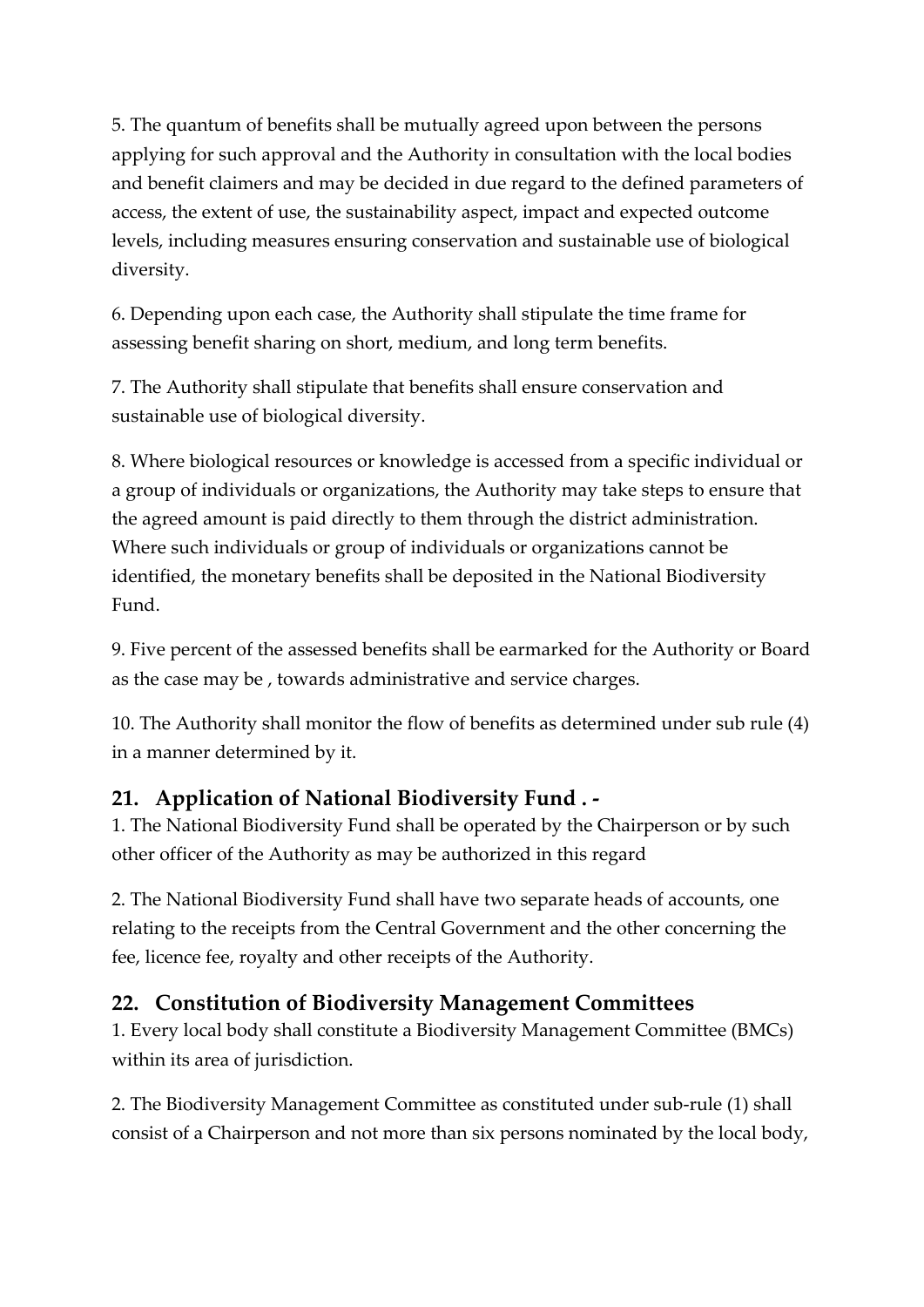of whom not less than one third should be women and not les than 18% should belong to the Scheduled Castes/Scheduled Tribes.

3. The Chairperson of the Biodiversity Management Committee shall be elected from amongst the members of the committee in a meeting to be chaired by the Chairperson of the local body. The Chairperson of the local body shall have the casting votes in case of a tie .

4. The Chairperson of the Biodiversity Management Committee shall have a tenure of three years.

5. The local Member of Legislative Assembly/ Member of Legislative Council and Member of Parliament would be special invitees to the meetings of the Committee.

6. The main function of the BMC is to prepare People's Biodiversity Register in consultation with local people. The Register shall contain comprehensive information on availability and knowledge of local biological resources, their medicinal or any other use or any other traditional knowledge associated with them.

7. The other functions of the BMC are to advise on any matter referred to it by the State Biodiversity Board or Authority for granting approval, to maintain data about the local vaids and practitioners using the biological resources.

8. The Authority shall take steps to specify the form of the People's Biodiversity Registers, and the particulars it shall contain and the format for electronic database.

9. The Authority and the State Biodiversity Boards shall provide guidance and technical support to the Biodiversity Management Committees for preparing People's Biodiversity Registers.

10. The People's Biodiversity Registers shall be maintained and validated by the Biodiversity Management Committees.

11. The Committee shall also maintain a Register giving information about the details of the access to biological resources and traditional knowledge granted, details of the collection fee imposed and details of the benefits derived and the mode of their sharing.

#### **23. Appeal for settlement of disputes under Section 50. -**

1. If a dispute arises between the Authority or a State Biodiversity Board or between one Board and other Board(s) on account of implementation of any order or direction or on any issue of policy decision, either of the aggrieved parties i.e.,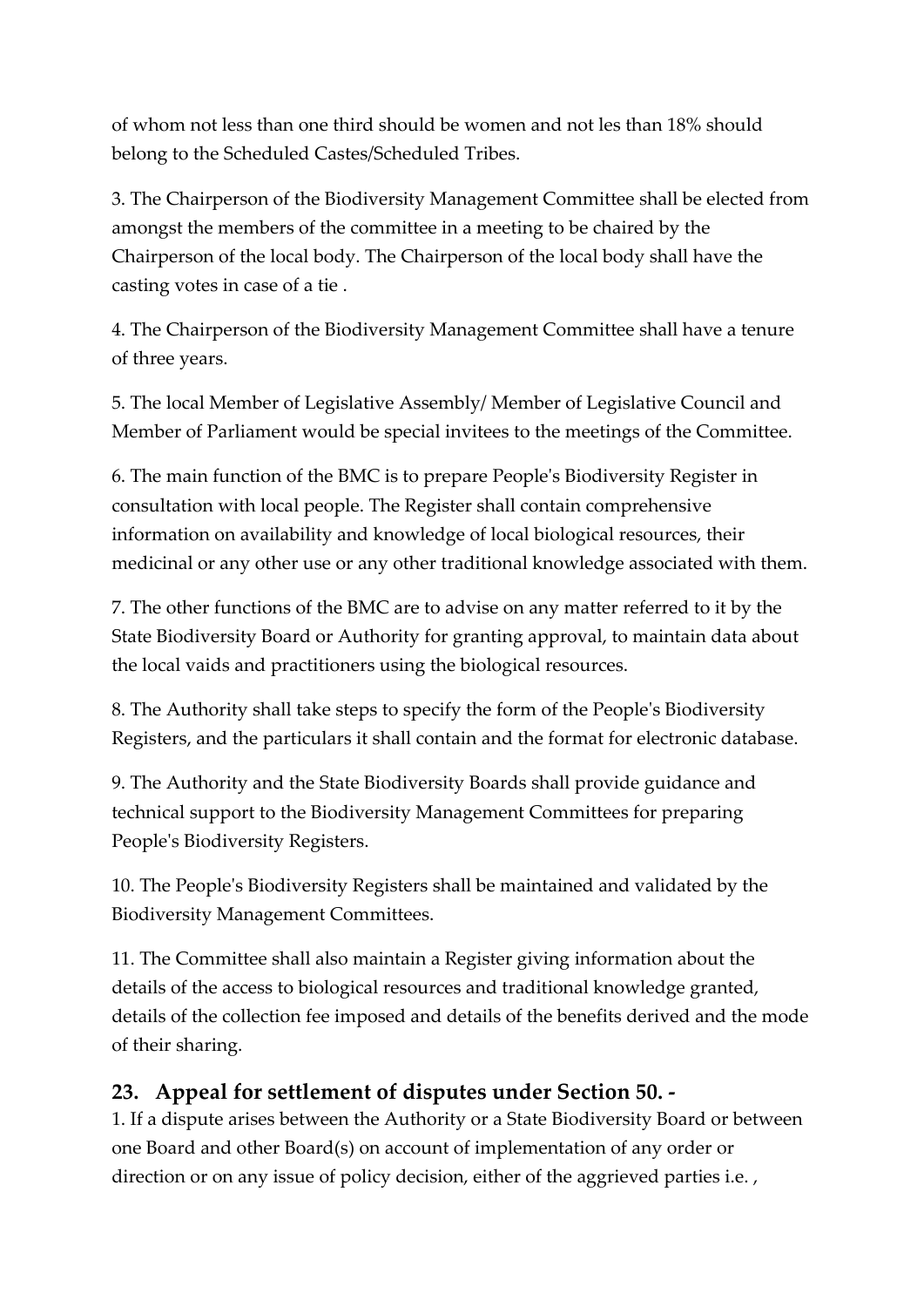Authority or the Board, as the case may be, prefer an appeal to the Central Government under section 50, in Form V to the Secretary, Ministry of Environment and Forests, Government of India

2. In case the dispute arises between a State Biodiversity Board and another State Biodiversity Board or Boards, the aggrieved Board or Boards, shall prefer the point or points of dispute to the Central Government which shall refer the same to the Authority.

3. The memorandum of appeal shall state the facts of the case, the grounds relied upon by the appellant, for preferring the appeal and the relief sought for.

4. The memorandum of appeal shall be accompanied by an authenticated copy of the order, direction or policy decision, as the case may be, by which the appellant is aggrieved and shall be duly signed by the authorised representative of the appellant.

5. The memorandum of appeal shall be submitted in quadruplicate, either in person or through a registered post with Acknowledgement due, within 30 days from the date of the orders, direction or policy decision, impunged provided that if the Central Government is satisfied that there was good and sufficient reason for the delay in preferring the appeal, it may, for reason to be recorded in writing, allow the appeal to be preferred after the expiry of the aforesaid period of 30 days but before the expiry of 45 days from the date of the orders impugned, direction or policy decision, as the case may be.

6. The notice for hearing of the appeal shall be given in Form VI by a registered post with an acknowledgement due.

7. The Central Government shall, after hearing the appellant and the other parties, dispose of the appeal.

8. In disposing of an appeal it may vary or modify or cancel impugned order, direction or policy, as the case may be.

9. In adjudicating a dispute, the Authority shall be guided by the principles of natural justice and as far as practicable, follow the same procedure which the Central Government is required to follow under this rule